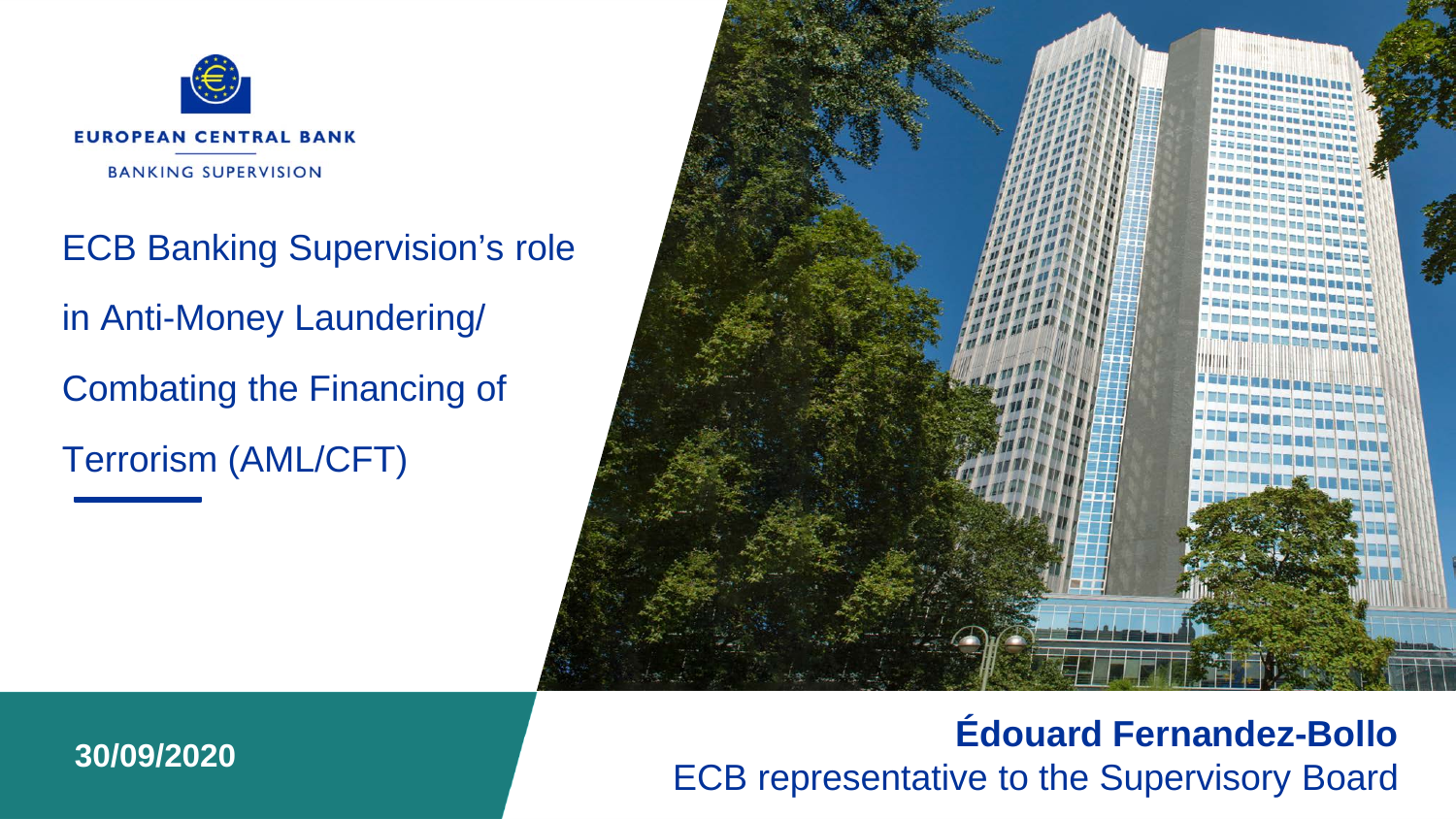## Although the ECB's supervisory role is solely prudential…

|                                                 | <b>Prudential</b><br>framework                                                                                             |                                                                                                                                                                                          | <b>AML/CFT</b><br>framework                                                                               |                                                                                                                                                                                  |
|-------------------------------------------------|----------------------------------------------------------------------------------------------------------------------------|------------------------------------------------------------------------------------------------------------------------------------------------------------------------------------------|-----------------------------------------------------------------------------------------------------------|----------------------------------------------------------------------------------------------------------------------------------------------------------------------------------|
|                                                 | <b>Prudential supervisor</b>                                                                                               | <b>AML/CFT</b><br>supervisor(s)                                                                                                                                                          | <b>Financial Intelli-</b><br>gence Unit (FIU)                                                             | <b>Law enforcement</b><br><b>authorities (LEAs)</b>                                                                                                                              |
| <b>Main goal</b>                                | Ensure the safety and soundness of<br>credit institutions to protect depositors'<br>money and maintain financial stability | Verify that banks (obliged<br>entities) have adequate internal<br>AML/CFT procedures in place;<br>ensure compliance through<br>administrative sanctions and<br>corrective measures, etc. | Collect and analyse<br>suspicious transaction<br>reports (STRs) and inform<br>law enforcement authorities | Investigate and prosecute ML/TF,<br>other crimes and tax offences.<br>Courts can impose criminal<br>sanctions on natural persons and<br>in some cases also on legal<br>entities. |
| <b>Main</b><br>applicable<br><b>legislation</b> | $\bullet$ CRR<br>$\bullet$ CRD <sup>1</sup><br>• SSM Requlation                                                            | $\bullet$ AMLD <sup>1, 2</sup>                                                                                                                                                           | $\bullet$ AMLD <sup>1, 2</sup>                                                                            | • EU directives on<br>combatting ML/TF through<br>the use of criminal law <sup>1, 3</sup><br>• National criminal law                                                             |
|                                                 |                                                                                                                            |                                                                                                                                                                                          | The ECB's prudential supervisors will not perform<br>tasks outside the prudential framework               |                                                                                                                                                                                  |

1. As transposed into national law; 2. Directive (EU) 2015/849 and successive modifications, 3. Directive (EU) 2018/1673 on combating money laundering by criminal law; Directive (EU) 2017/541 on combating terrorism by criminal law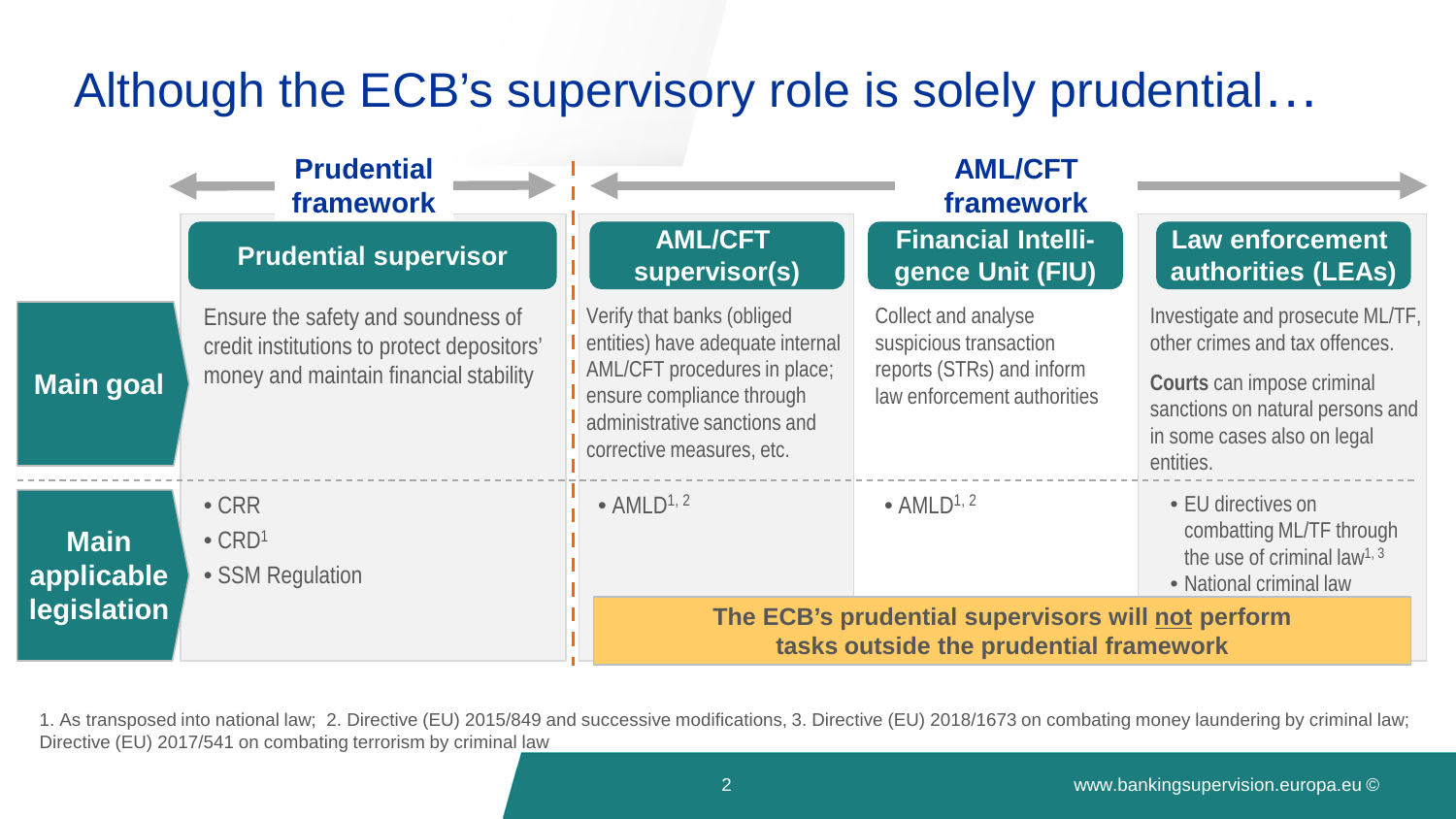## …recent changes in the EU framework envisage an enhanced role for prudential supervisors in AML/CFT

|                                                 | Clarified the legal basis for the exchange of information between prudential and AML/CFT                                                                                                                                                                                                                               |                          |  |  |
|-------------------------------------------------|------------------------------------------------------------------------------------------------------------------------------------------------------------------------------------------------------------------------------------------------------------------------------------------------------------------------|--------------------------|--|--|
| <b>AMLD5</b>                                    | supervisors, required support for the conclusion of an AML Agreement                                                                                                                                                                                                                                                   | <b>See next</b><br>slide |  |  |
| <b>CRD V</b>                                    | Introduced new AML/CFT-related requirements for prudential supervisors regarding<br>authorisation and withdrawal procedures and Supervisory Review and Evaluation Process<br>(SREP); obligation to cooperate with AML/CFT supervisors and FIUs and notify European<br>Banking Authority (EBA) under certain conditions |                          |  |  |
| <b>Amendment to</b><br>ESAs'<br>regulations     | Reinforced the EBA's mandate to prevent the use of the financial system for money<br>laundering and terrorist financing (ML/TF), introduced new reporting requirements                                                                                                                                                 |                          |  |  |
| <b>ESA guidelines</b><br>on AML/CFT<br>colleges | Established AML/CFT colleges to which prudential supervisors should be invited as<br>observers                                                                                                                                                                                                                         |                          |  |  |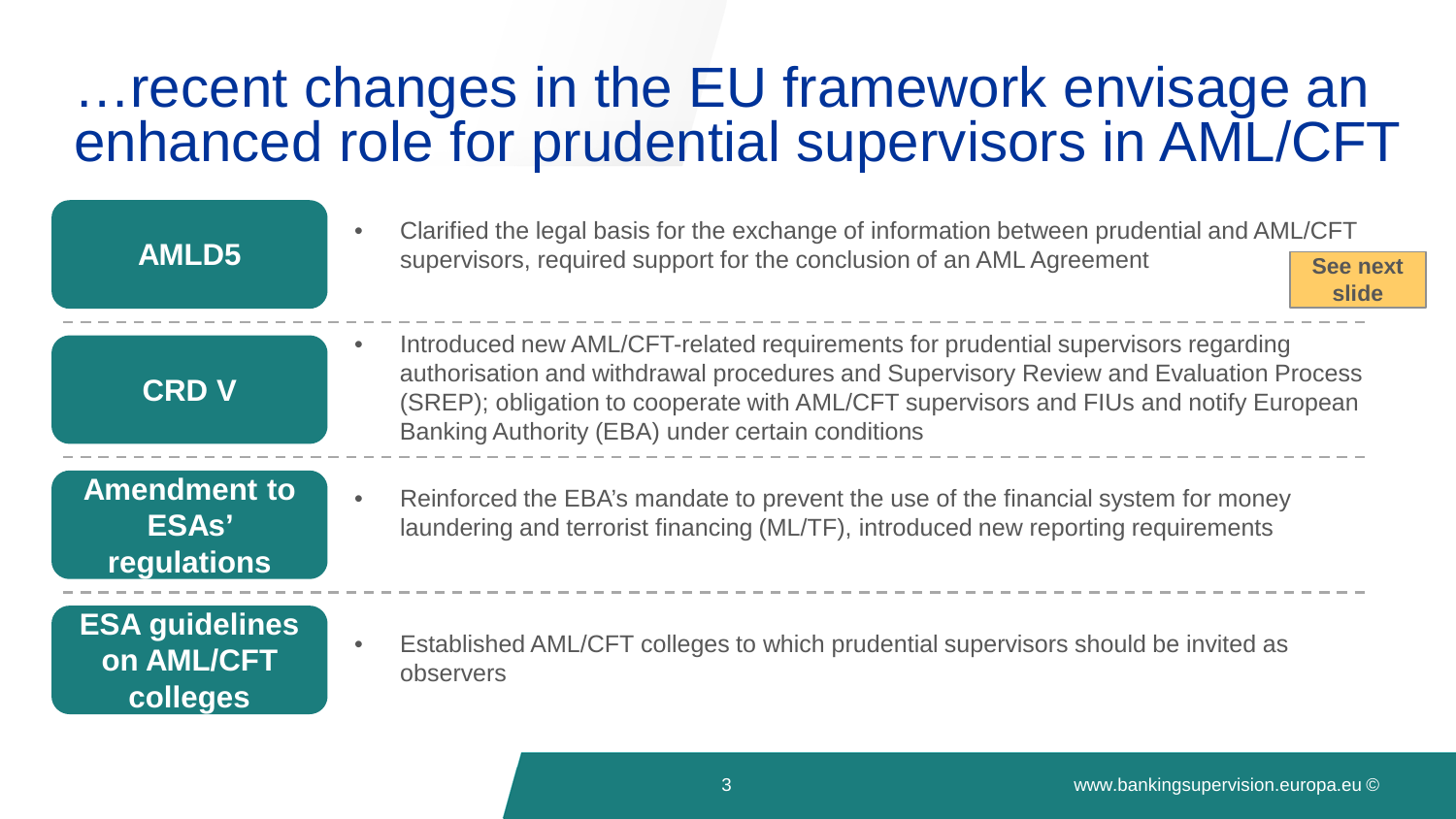# The AML Agreement<sup>1</sup>

- **In accordance with the AMLD5, the ECB signed an agreement in January 2019 establishing the practical arrangements for the exchange of information with around 50 national AML/CFT competent authorities in the European Economic Area**
- **The Agreement allows for a structured exchange of information between the ECB and the AML/CFT competent authorities:**
	- o at the participants' request;
	- o on the participants' own initiative:
		- $\checkmark$  which "should" take place for specific cases, e.g. imposed sanctions or measures;
		- $\checkmark$  but "may" also take place for other reasons, e.g. to provide information on a business model.
- **In all cases, the information shared must be "relevant and necessary" for the receiving entity to fulfill its respective role as prudential or AML/CFT supervisor**

<sup>1.</sup> Multilateral agreement on the practical modalities for exchange of information pursuant to Article 57a(2) of Directive EU 2015/849. Available [here](https://eba.europa.eu/esas-announce-multilateral-agreement-on-the-exchange-of-information-between-the-ecb-and-aml-cft-competent-authorities).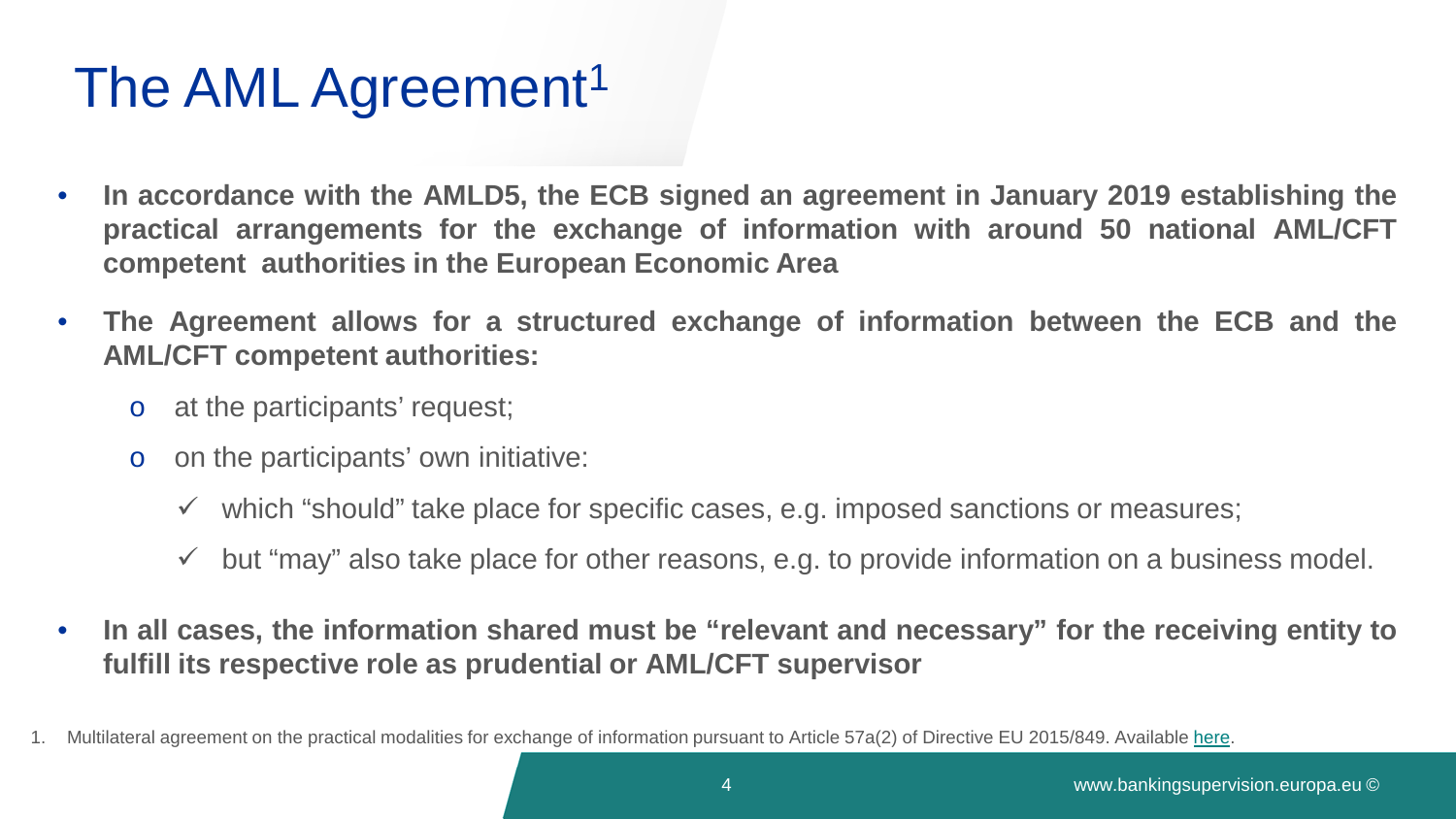## The AML Agreement - Implementation

- **The ECB actively transmits information to AML/CFT competent authorities under the AML Agreement**
	- $\triangleright$  The information transmitted to AML/CFT competent authorities mainly comprises excerpts from **SREP letters, on-site inspection reports** and findings from off-site analyses
- **AML/CFT competent authorities also share information** with the ECB regularly and on an ad hoc basis
	- Primarily AML/CFT **risk assessments, supervisory measures** and excerpts from **on-site inspection reports**

**In total, more than 500 exchanges have taken place1**

1. As at 14 September 2020.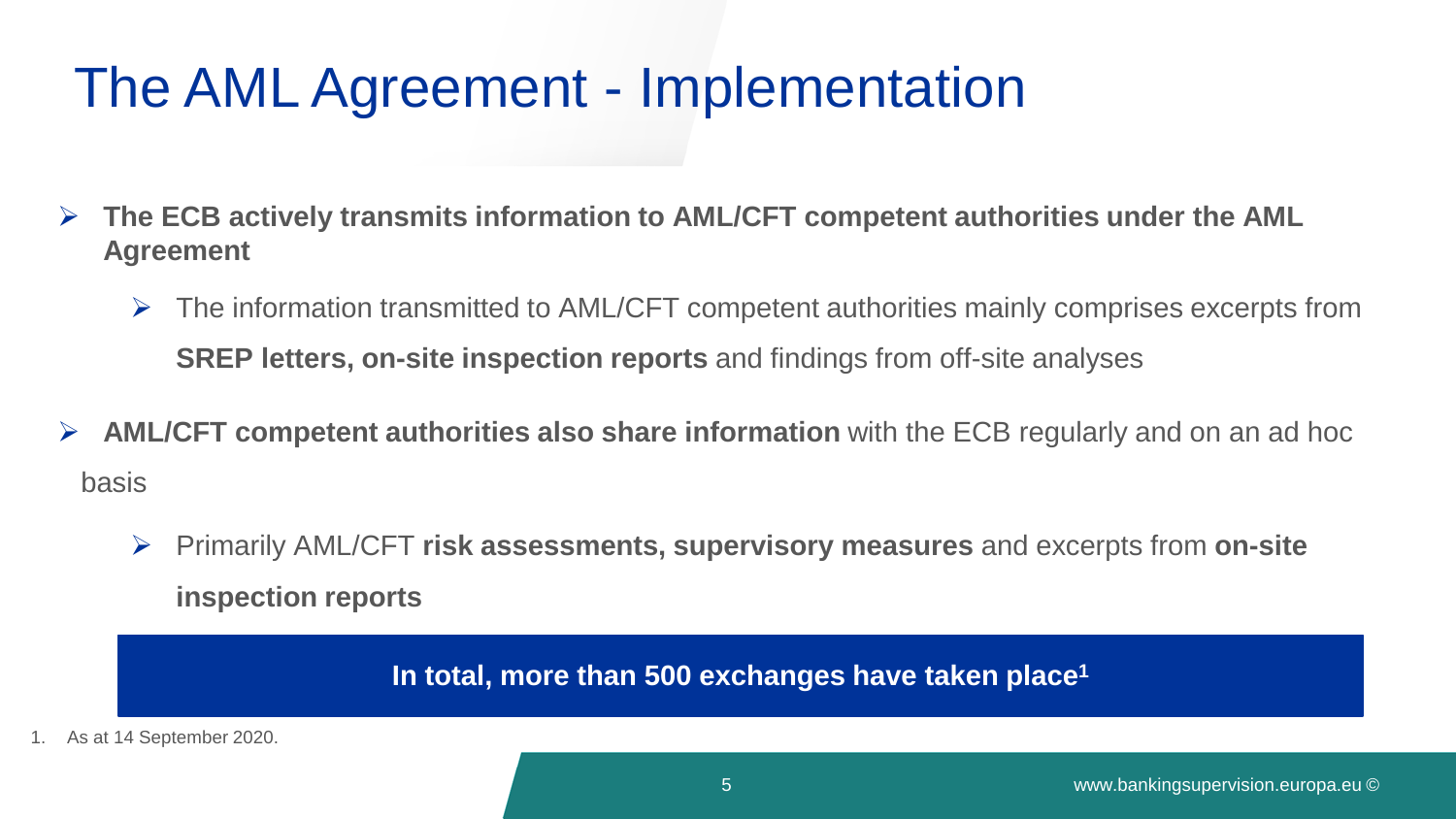### To comply with the enhanced framework, the ECB has set up a horizontal AML coordination function… **Areas of responsibility Key responsibilities**

**Central point of contact for AML/CFT issues**

**A**

**B**

• Act as a central point of contact for AML/CFT issues related to significant institutions and facilitate information exchange with AML authorities

**AML/CFT NCA network coordination**

• Set up, in cooperation with the national competent authorities (NCAs), an AML network of prudential supervisors to achieve a consistent system-wide approach to better integrate ML/TF risk into prudential supervision

**Centre of expertise on the ML/TF institutional and policy framework C**

• Act as an in-house centre of expertise on prudential issues related to AML/CFT issues; represent the ECB in external groups focusing on AML/CFT from a prudential supervision perspective